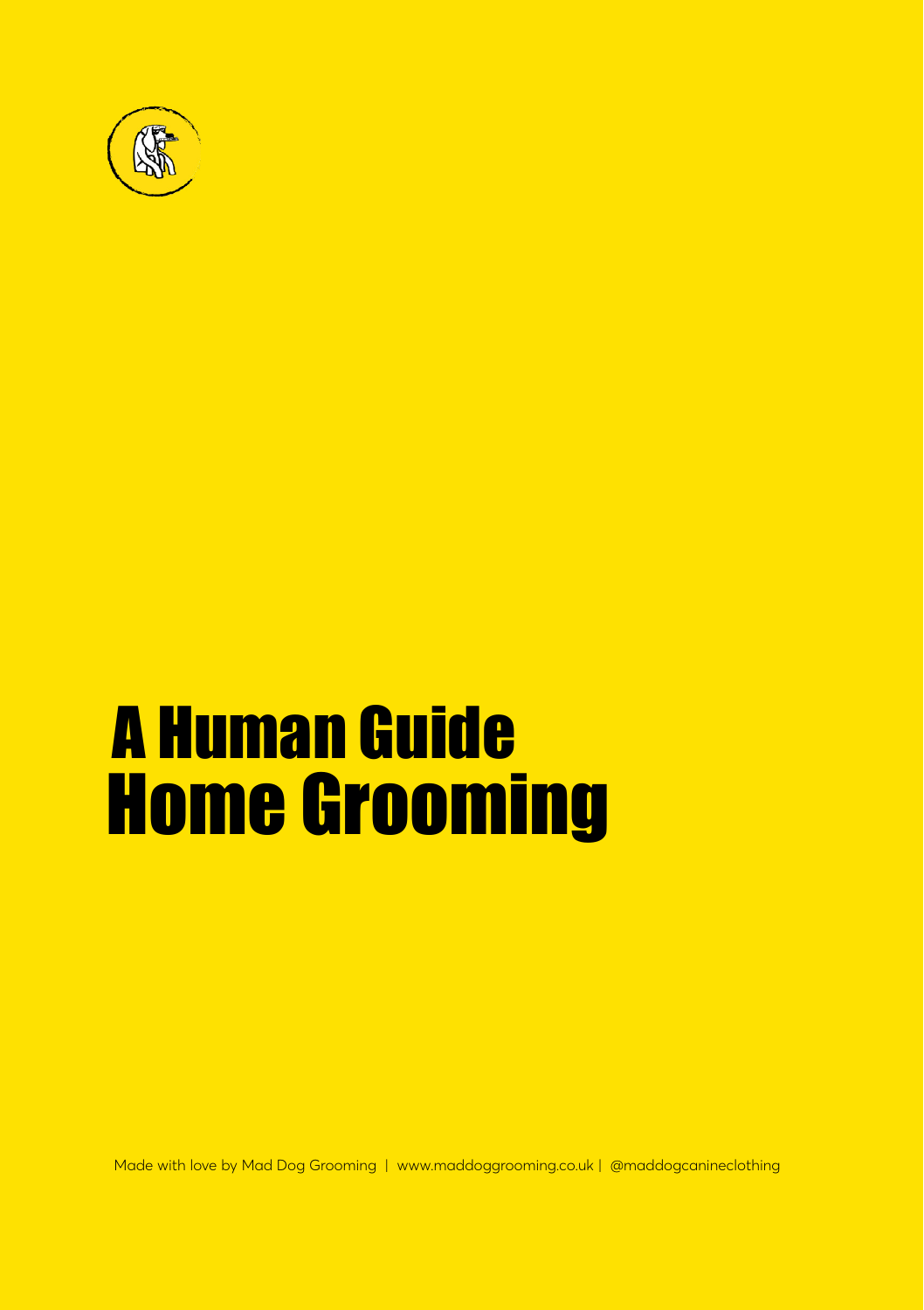

This handy guide for humans will give you advice of howto do basic grooming at home, as well as some tips to keep them happy and healthy.

# Brushing

Brushing and combing your dog's hair coat is an important part of general pet care.

Brushing helps to keep your dog's coat in good condition by removing loose hair and preventing hair mats/knots. Brushing also helps to distribute healthy natural skin oils over the hair shaft, promoting a shiny coat and helping dirt to slide off the hair. This can also help to reduce the need to bath and therefore reduce the frequency of bathing.

Brushing and grooming will help to strengthen the positive relationship bond between you and your dog. Brushing should be a pleasant and comfortable experience for you both.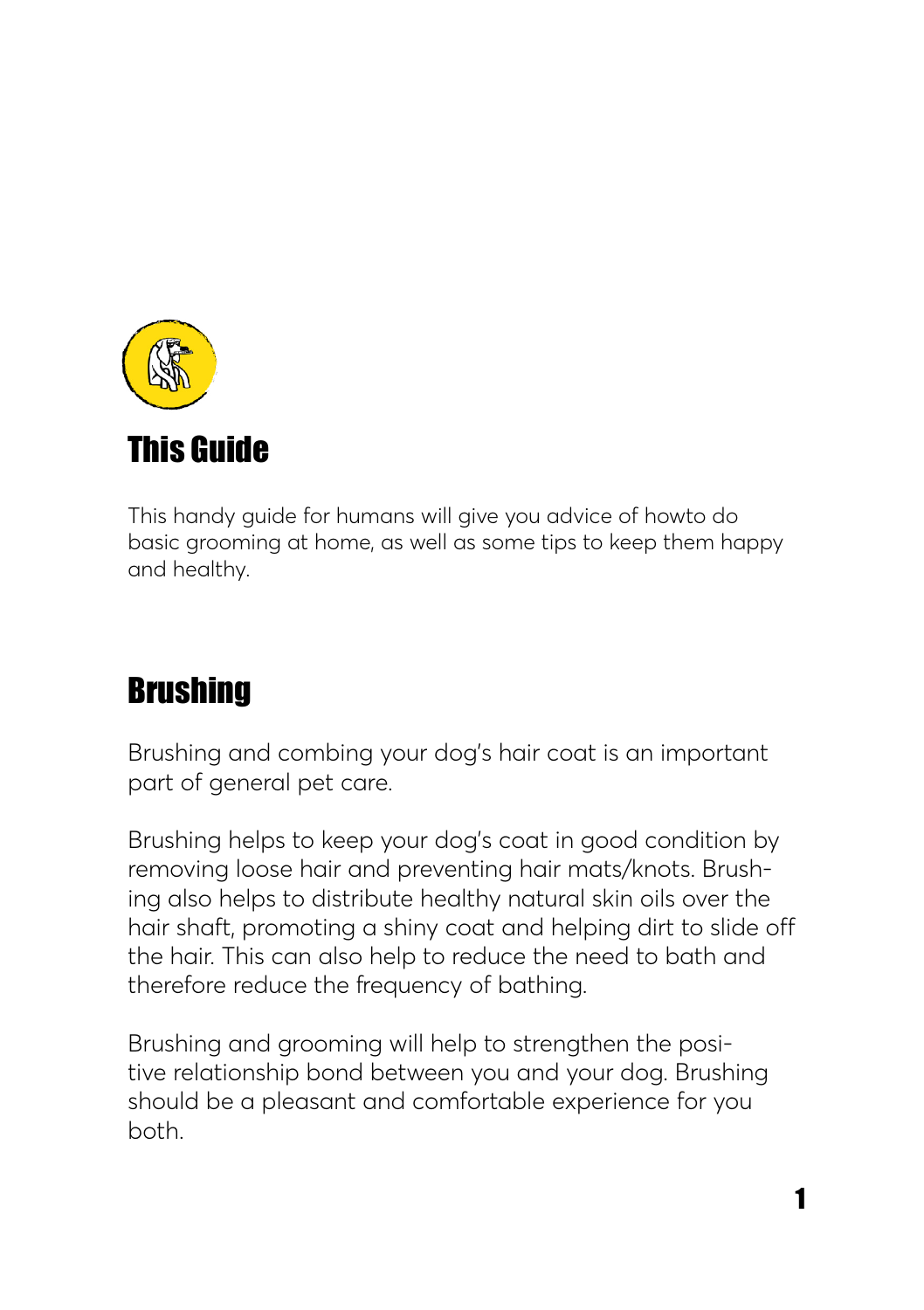

## Brushing Different Breeds

Different types of dogs can require different brushes. It's important to use a brush that is comfortable and suitable for your dog. Make sure the brush does not cause any physical discomfort to your dog.

Brushing should be a pleasant, soothing and relaxing activity for your dog. Talk to your local vet clinic and professional groomer for advice. Always watch your dog's reactions. Change brush types and decrease the pressure applied if your dog seems at all uncomfortable.

Short-haired smooth coated dogs may suit a soft grooming glove or soft brush to remove loose hair. Dogs with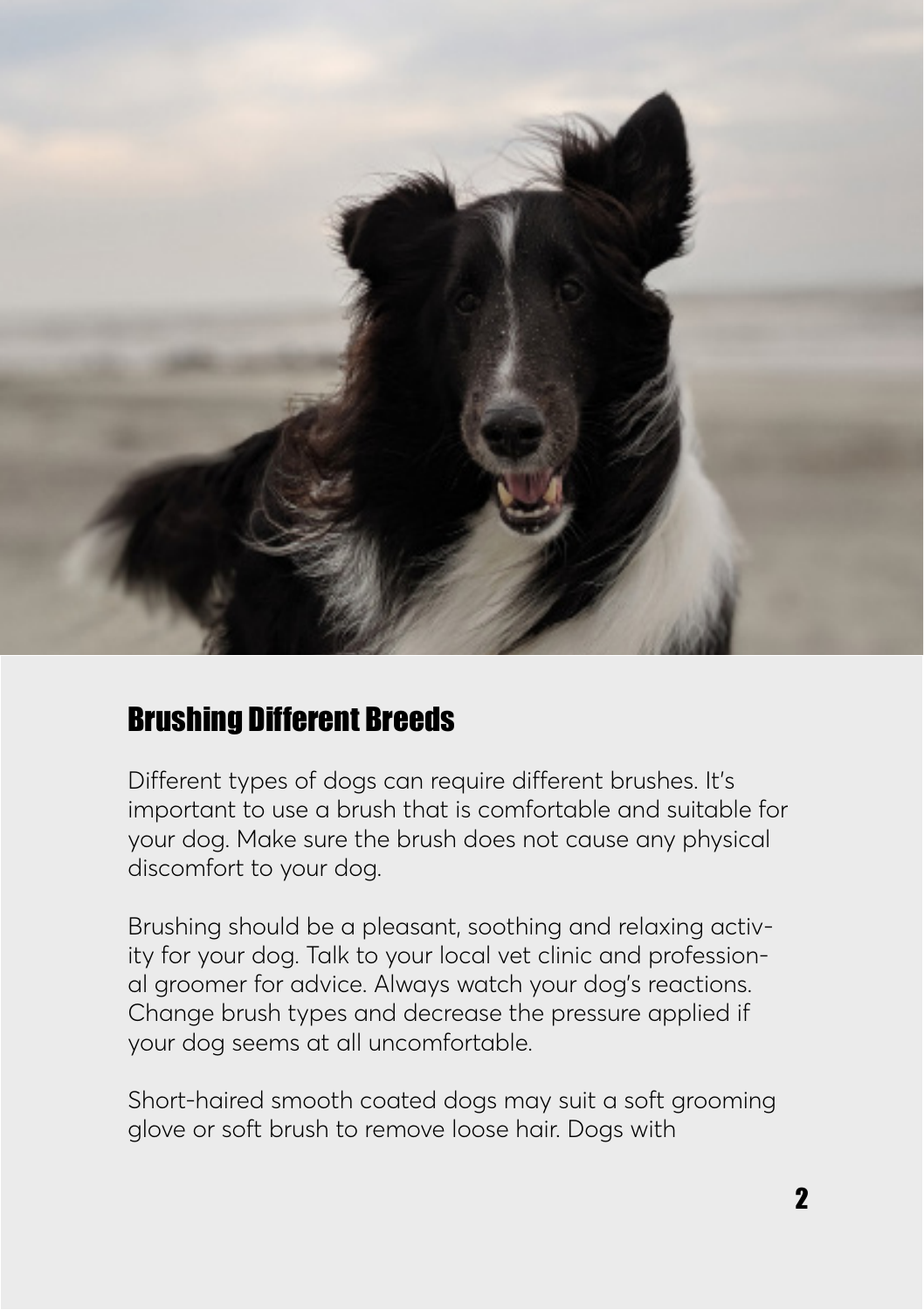medium to long-hair coats may require combs and brushes with longer bristles/projections (please make sure the bristles don't cause any discomfort).

For more specific information on caring for your dog's paws, nails, ears, teeth, and eyes, continue reading.



#### How often do I brush my dog?

How often to brush and groom your dog will depend on each individual dog. Dogs tend to differ in their need for brushing because of their coat type and length and also depending on their recent activities.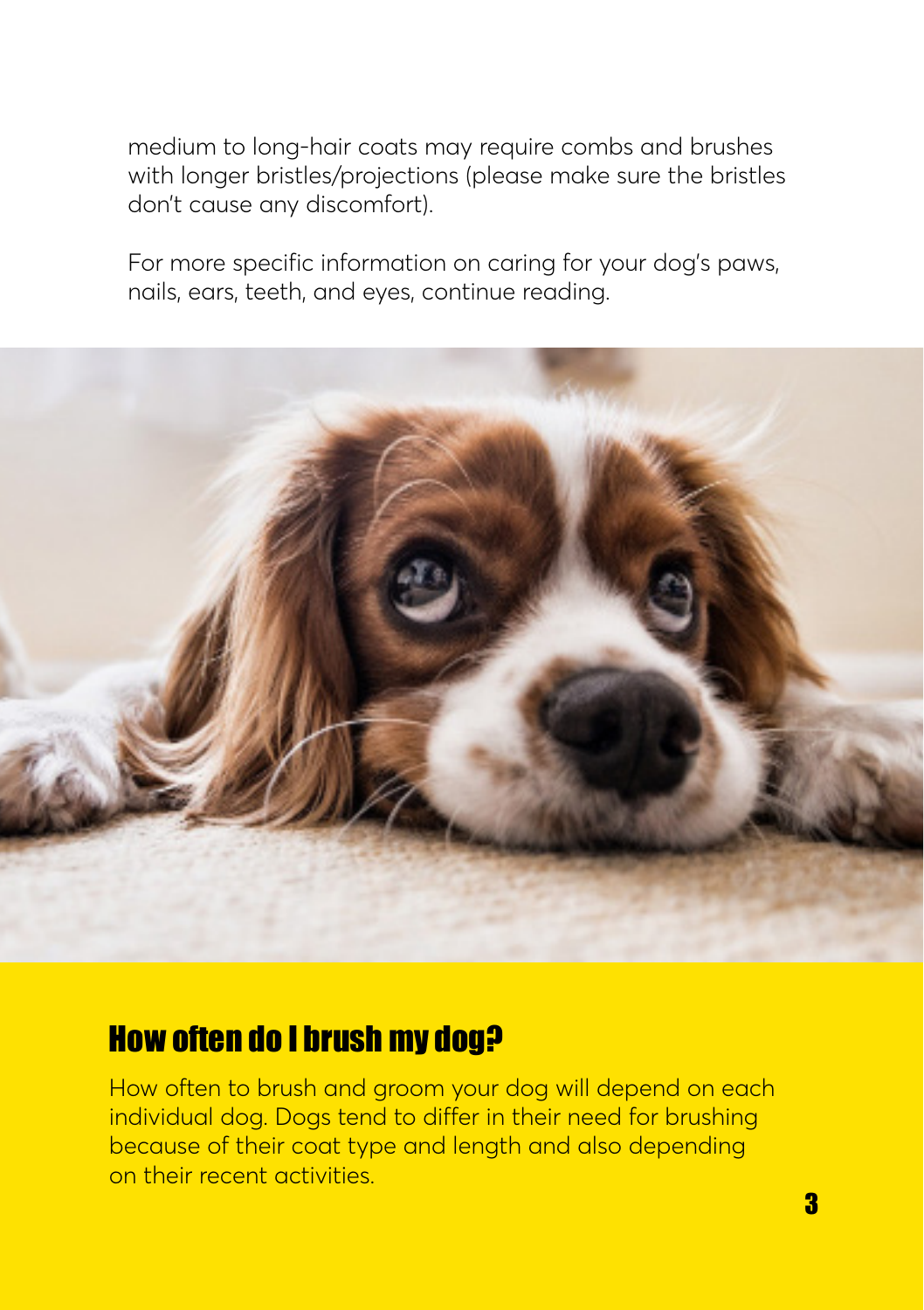Dogs with short coats generally require less brushing and grooming compared to dogs with medium to long haired coats as these longer coats can get tangles, mats and debris trapped in them more easily.

Some very short-haired dogs may not need traditional 'brushing' and for these dogs, owners may instead like to try a soft grooming glove to gently remove loose hair.

Your dog should be brushed 'as required'. You should monitor the condition of your dog's coat, looking for any tangles/ mats or dullness which indicates they might need a brush. Grooming can take anything from a few minutes to several hours a week depending on your type of dog.

## What If I don't brush my dog?

Not grooming your dog as often as required can have an influence on their health. Mats and knots can worsen and moisture that is trapped underneath a matted coat and lack of airflow can predispose towards skin irritation and infection. Grooming is therefore a necessary activity, not just a nicety.

If your dog has a lot of matting, you may need to take them to your professional groomer or vet who can safely remove the tight mats as they can be difficult to remove without specialised clippers. Your vet will also be able to examine the condition of the skin underneath and advise if any medications are needed.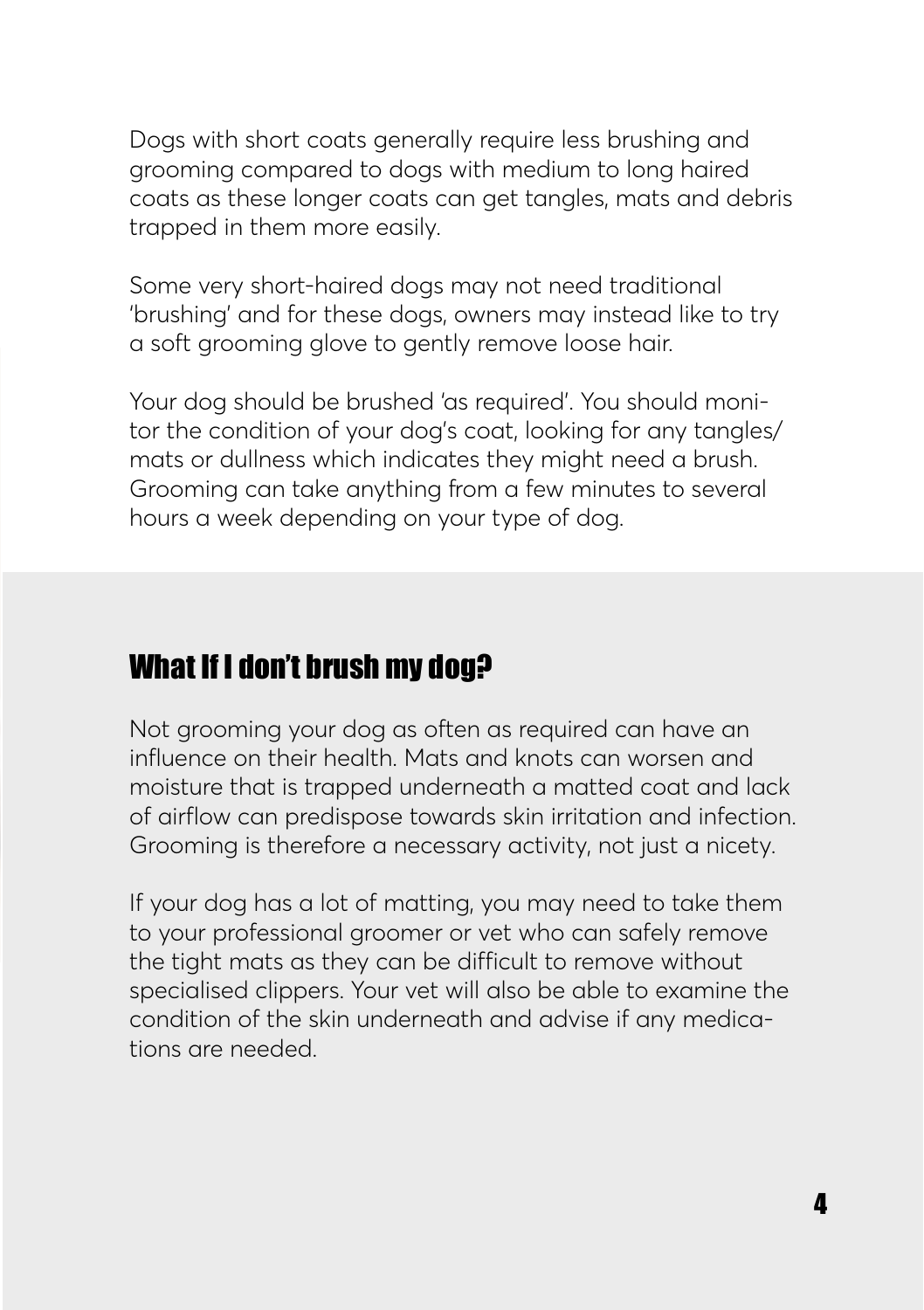

#### **Bathing**

The benefits of bathing can include cleaning your dog's skin and coat which helps to remove loose hair, scale and debris and improve the hair coat's shine.

If your dog has a specific skin condition, bathing may be part of their medical treatment plan as recommended by your vet.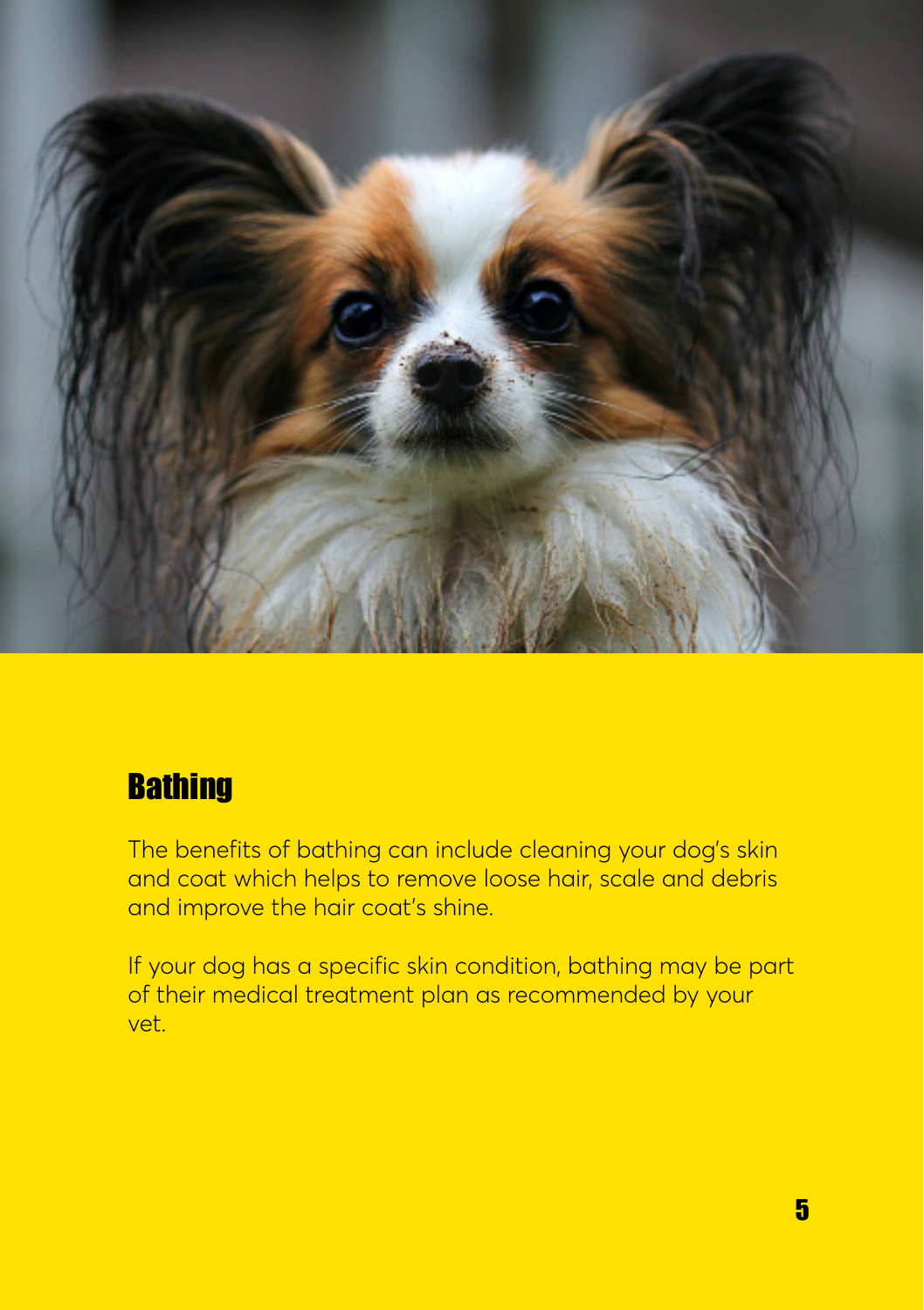# How do I prepare my dog?

Preparing for the bath is the next step to take. Whether you're bathing your dog indoors or outdoors, you should move all your bathing equipment to the desired location in a clean, safe, and reachable area. While you're organising everything, do so quietly and calmly so as to not alarm your dog.

If you're using the bathroom, put the shampoo and conditioner to the side where your free hand will be (your other hand will be holding onto your dog).

Place the towel on a towel rack, away from the water, and put the treats in your pocket so you can easily get them out when needed.

Other tools and equipment should be within reach of your free hand, but safe from the water. And don't forget to place the bath non-slip mat in the tub, as well as one next to the tub, to prevent you and your dog from slipping and causing injury.

Use tasty food treats and an encouraging voice to call them to the bathroom or out into the yard. Plenty of prior introduction to bath-related things in appositive way will make things easier.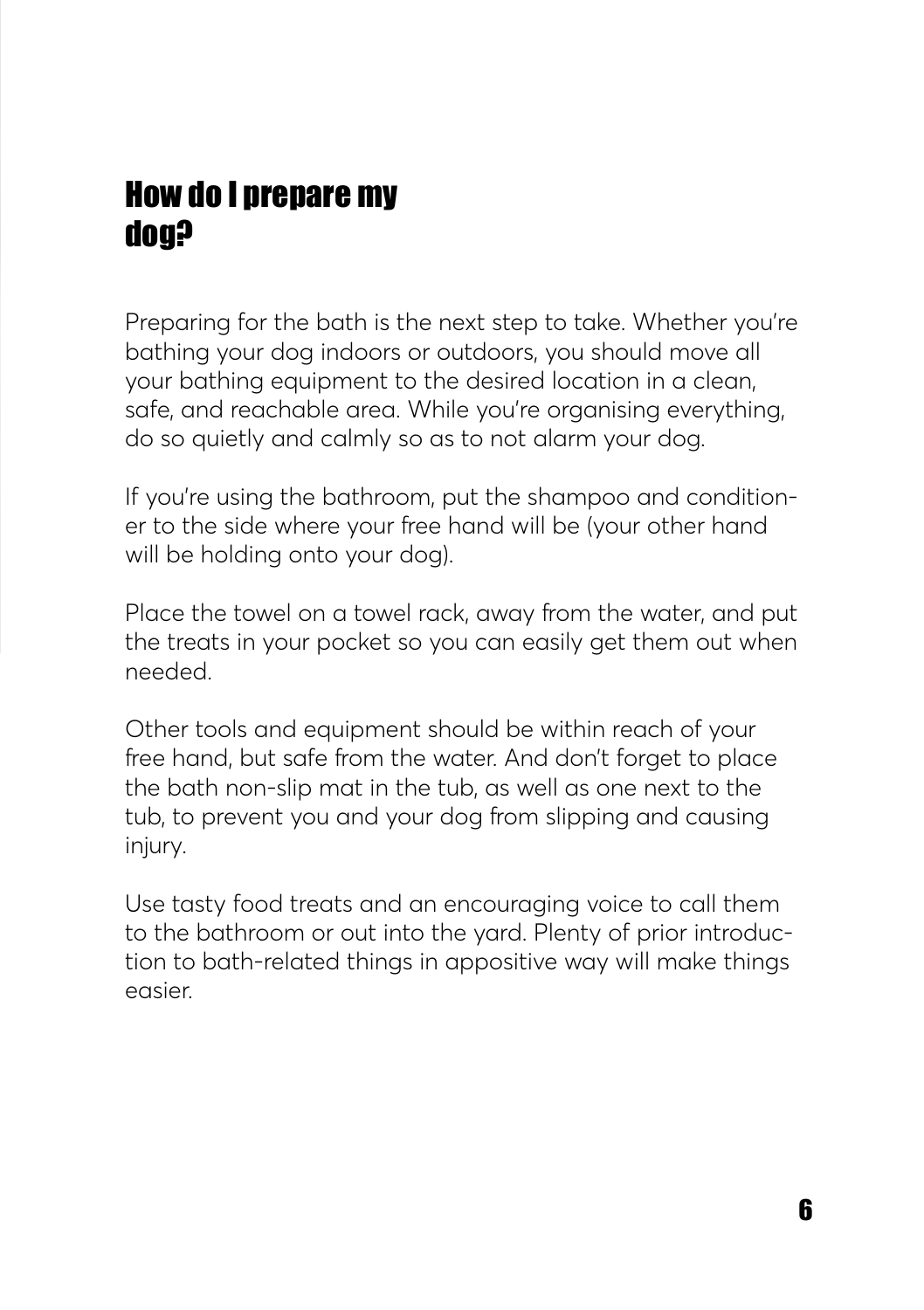

## How often do I bath my dog?

How often to bathe your dog will vary between each individual dog and their particular needs. Essentially, dogs should only be bathed when necessary.

Bathing is generally required when a dog has an unpleasant odour or they've accumulated dirt/mud on their coat. So if your dog smells normal (remembering that most dogs have a healthy dog smell which is not unpleasant) and they are not dirty, then bathing is probably not necessary at that stage.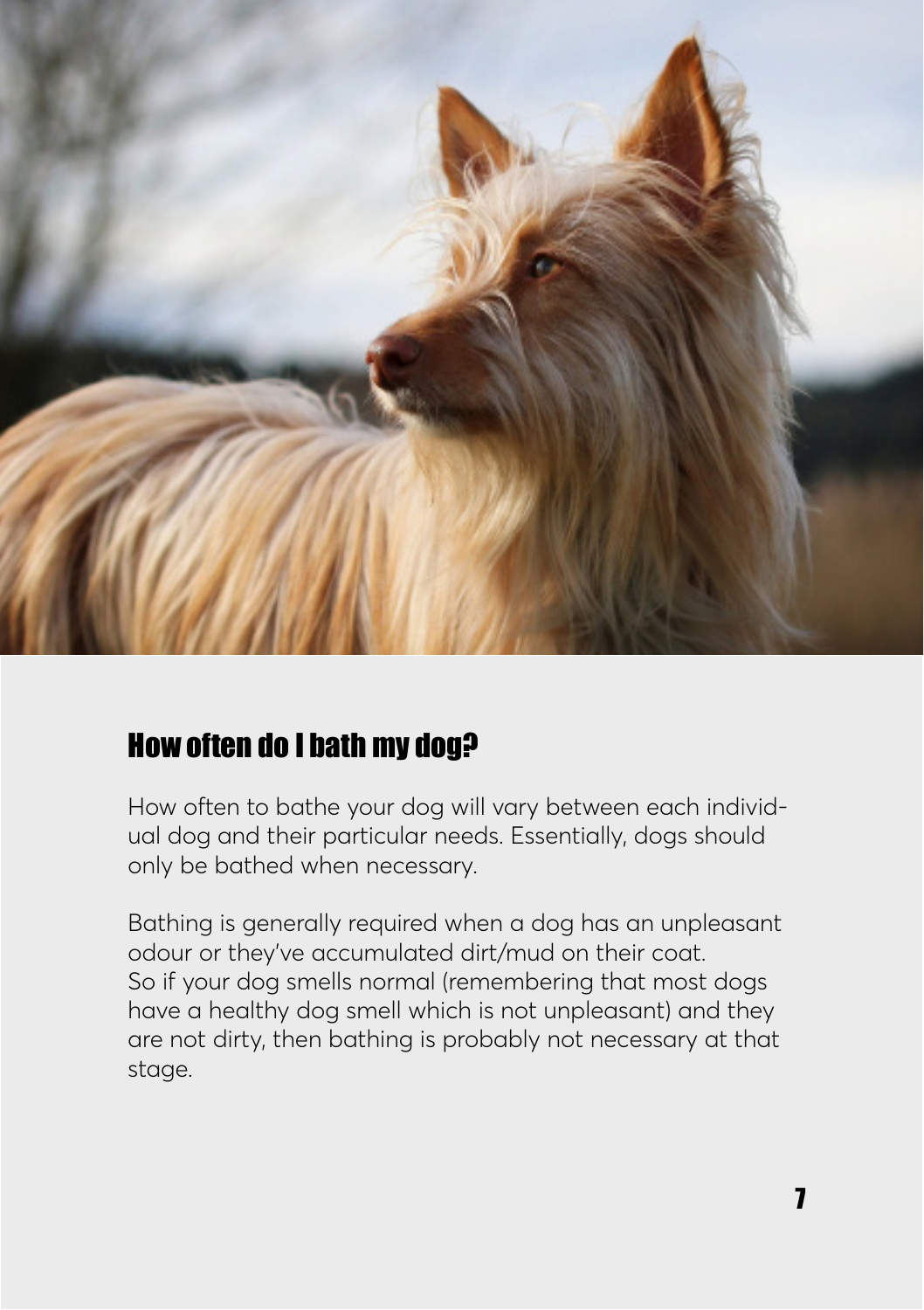So if your dog smells normal (remembering that most dogs have a healthy dog smell which is not unpleasant) and they are not dirty, then bathing is probably not necessary at that stage.

If dog is bathed too frequently this can dry out their skin and hair coat and may cause problems. Only bathing when it is necessary should help to prevent the skin drying out due to excessive bathing as the natural oils on the skin and coat won't be stripped away too frequently.

Dogs with skin problems may require different bathing schedules as part of their treatment plan and your local vet can provide advice.

Other dogs who go swimming may require less bathing as this activity can function like a bath. Remember, if you do allow your dog to swim occasionally, supervise them at all times and stick to safe and shallow waters where your dog can always touch the ground.

\*\* If you notice an unpleasant odour from your dog, this could be caused by rolling in something that smells unpleasant, however, if you can't identify an external cause your dog should be checked by a vet to rule out any medical causes of an unpleasant smell such as skin or ear problems.

#### What shampoo do I use?

Choose a shampoo specifically designed for dogs. Dogs have sensitive skin and their skin pH is different to the pH of human skin so human shampoo products should not be used on dogs.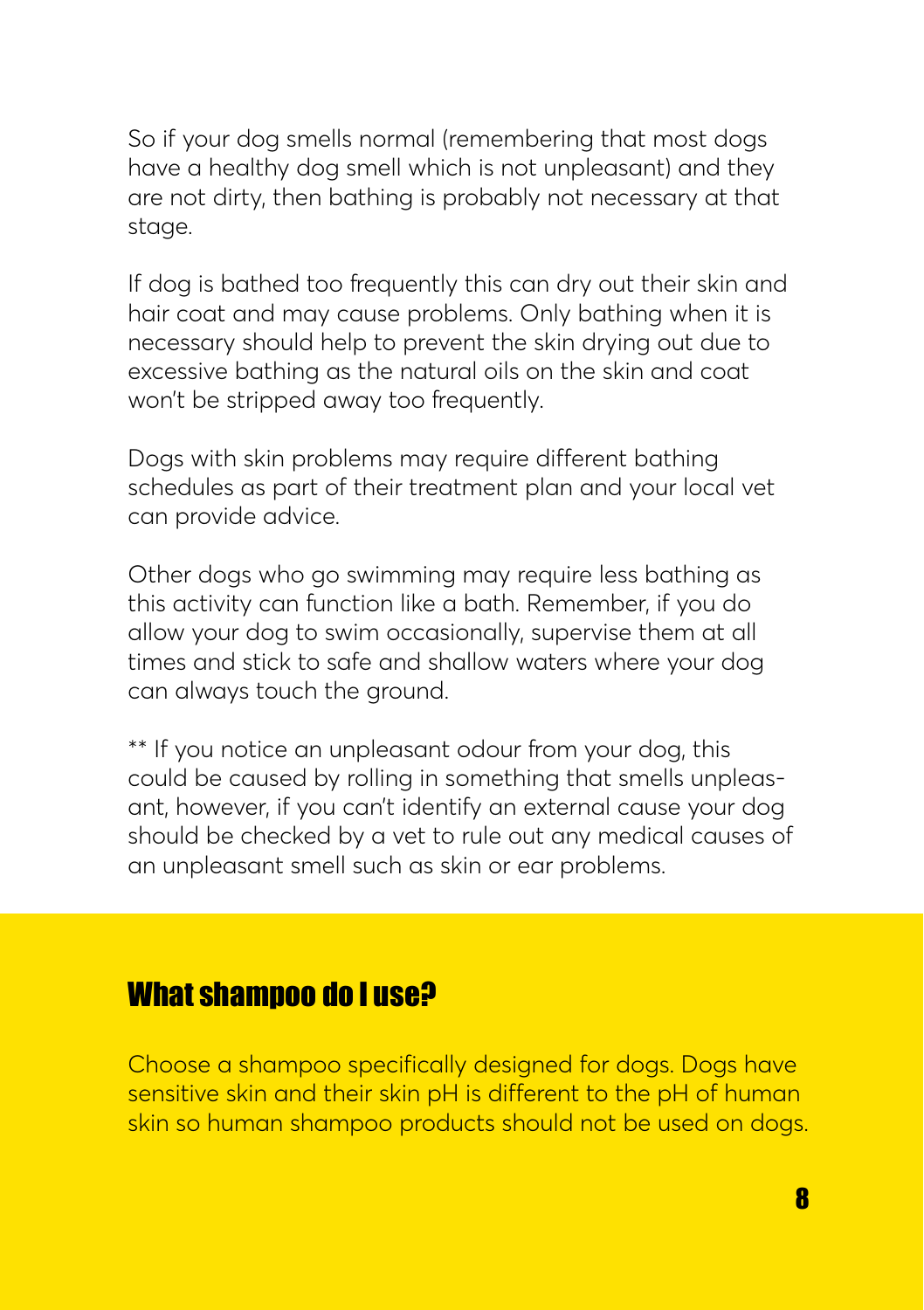For dogs with healthy skin and coat, choose a mild and gentle hypoallergenic shampoo. For dogs with skin conditions your dog groomer can advise what type of shampoo or product to use to help manage or treat specific skin problems.

You can also try applying a mild and gentle hypoallergenic rinse-out conditioner after shampooing to help prevent dryness after shampooing.

Test patch a small amount of products first to make sure there is no reaction or irritation. If your dog seems irritated at all – talk to your vet and try a different product that doesn't cause any irritation.



#### Where do I bathe my dog?

Where to bathe your dog tends to vary depending on individual circumstances. For some dogs it can be easiest to bathe them outside using a garden hose on low pressure. For smaller dogs, a bathtub inside is usually suitable, but if you notice any distress remove them and proceed to bathing outside.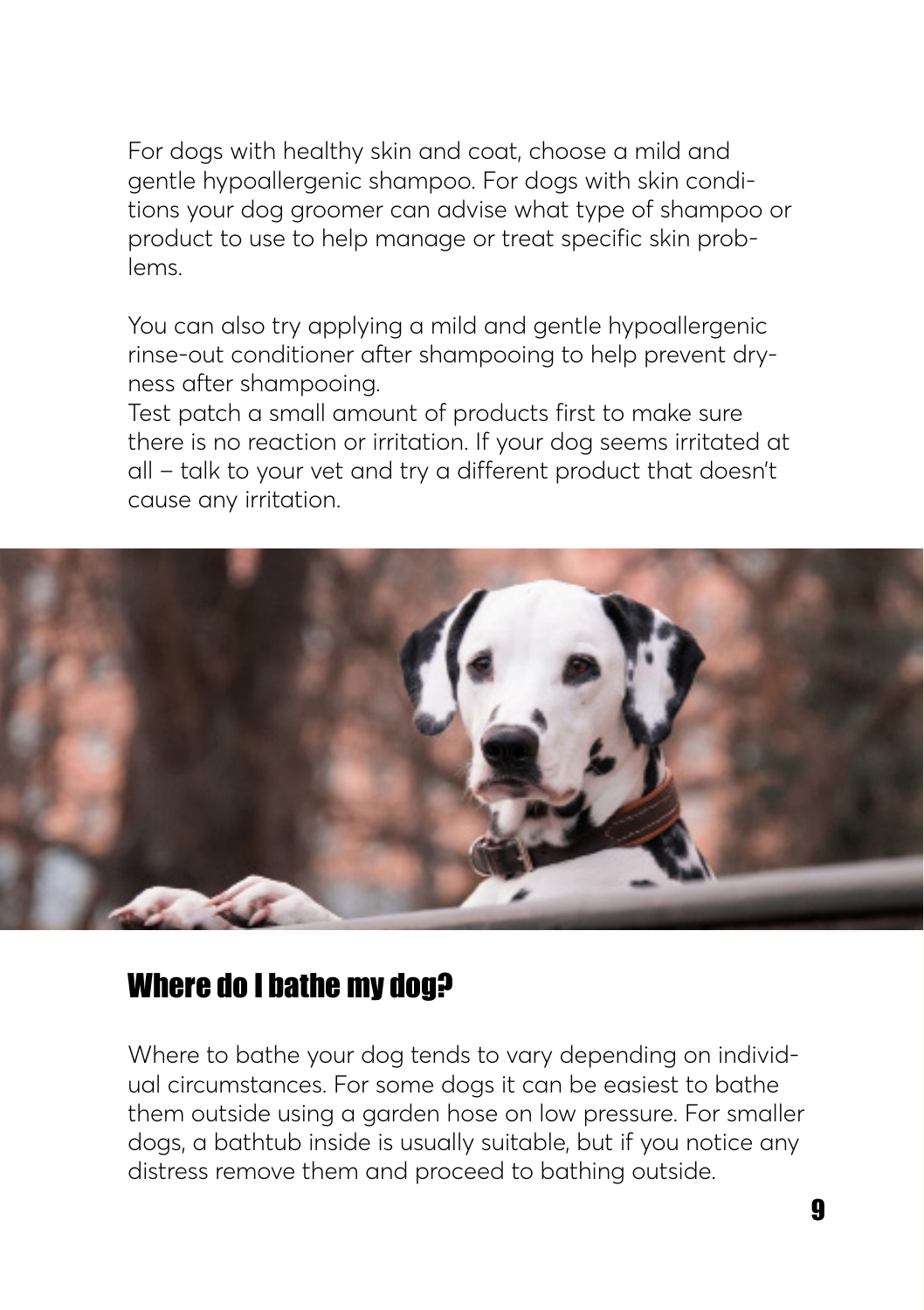# **Drying**

While dogs will tend to instinctively shake off excess water after getting wet, you will probably also need to help them dry off with some large absorbent towels. After this, most dogs can be allowed to air dry naturally.

Always take all safety precautions when using hairdryers. Directly supervise the dog at all times, avoid the head area and ensure the air is always at a comfortable temperature (not too warm or hot). The dryer should also be placed a good distance away from your dog.

#### **Paws**

Follow these simple steps to keep your dog's paws healthy:

- Monitoring your dog for any limping or changes in physical behaviour.
- Checking their feet and footpads regularly to ensure there are no wounds or infections.
- Some dogs can have extra hair between their footpads which can become matted or catch debris (e.g. grass seeds). Carefully trimming that extra hair can help.
- Removing any debris such as grass seeds and burrs around the paws.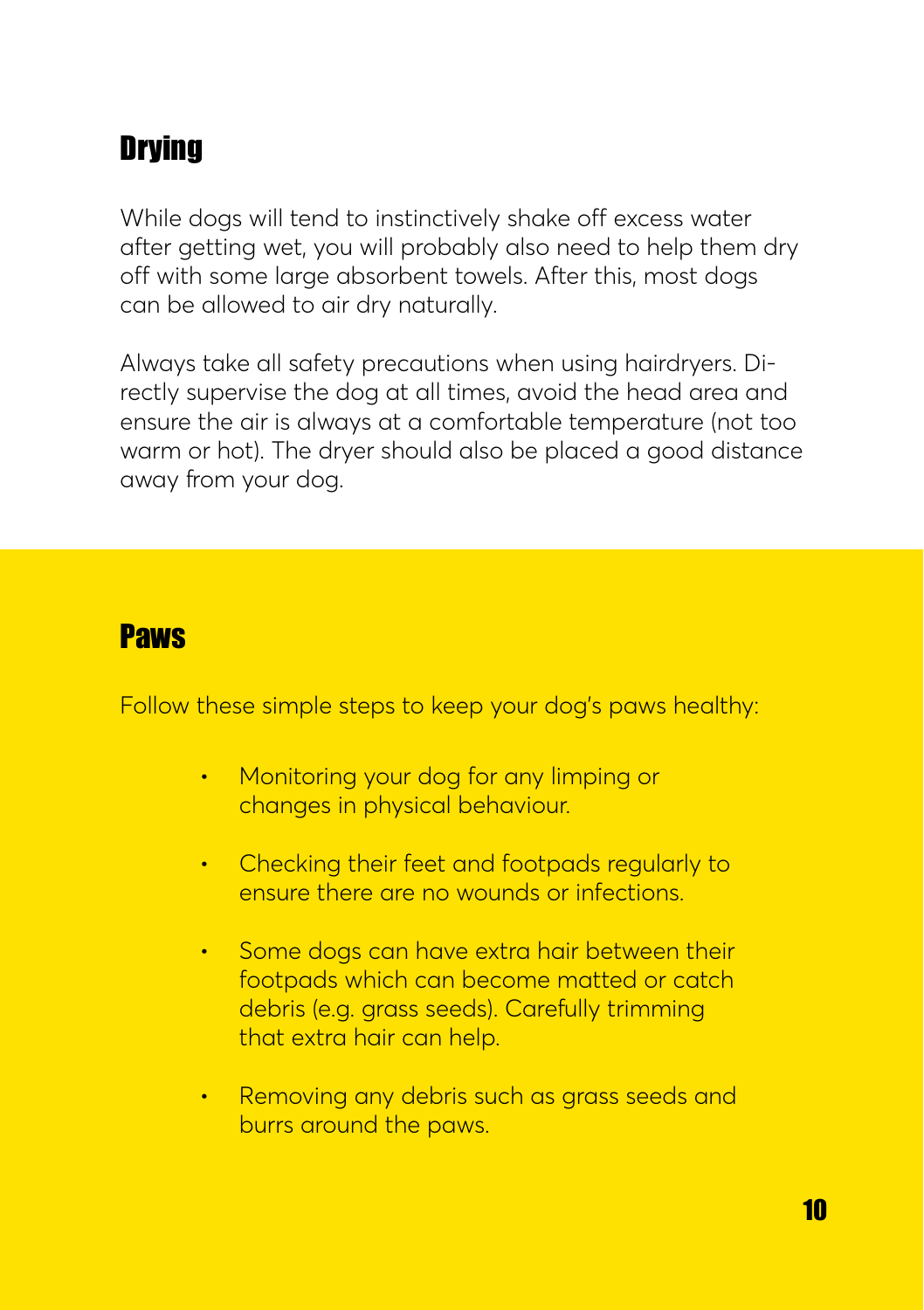## Nails

Follow these steps to keep your dog's nails in good condition:

- Dog's nails should be trimmed as required and this tends to vary between individual dogs. Basically, if the nails are getting too long they can be trimmed. Trim a small amount off the tip.
- Talk to professional groomer about how to trim nails. They can show you how to do it safely, what length is suitable and what type of clipper to use.
- It's very important not to trim too short as this can cause bleeding and pain.

Adequate daily exercise should help to keep nails in good condition and at a good length as nails are naturally worn down.

However, nails which don't touch the ground surface such as the 'thumb' nails higher up on the feet, may need to be trimmed occasionally to prevent them from getting too long, curling over and digging into the skin.

For nails that are transparent you can usually see a pink area, which is where the blood vessel runs. When trimming nail tips, it is important to stay well away from the blood vessel, if the blood vessel is cut then your dog will bleed and feel pain.

Sometimes a nail file can be used to smooth rough edges.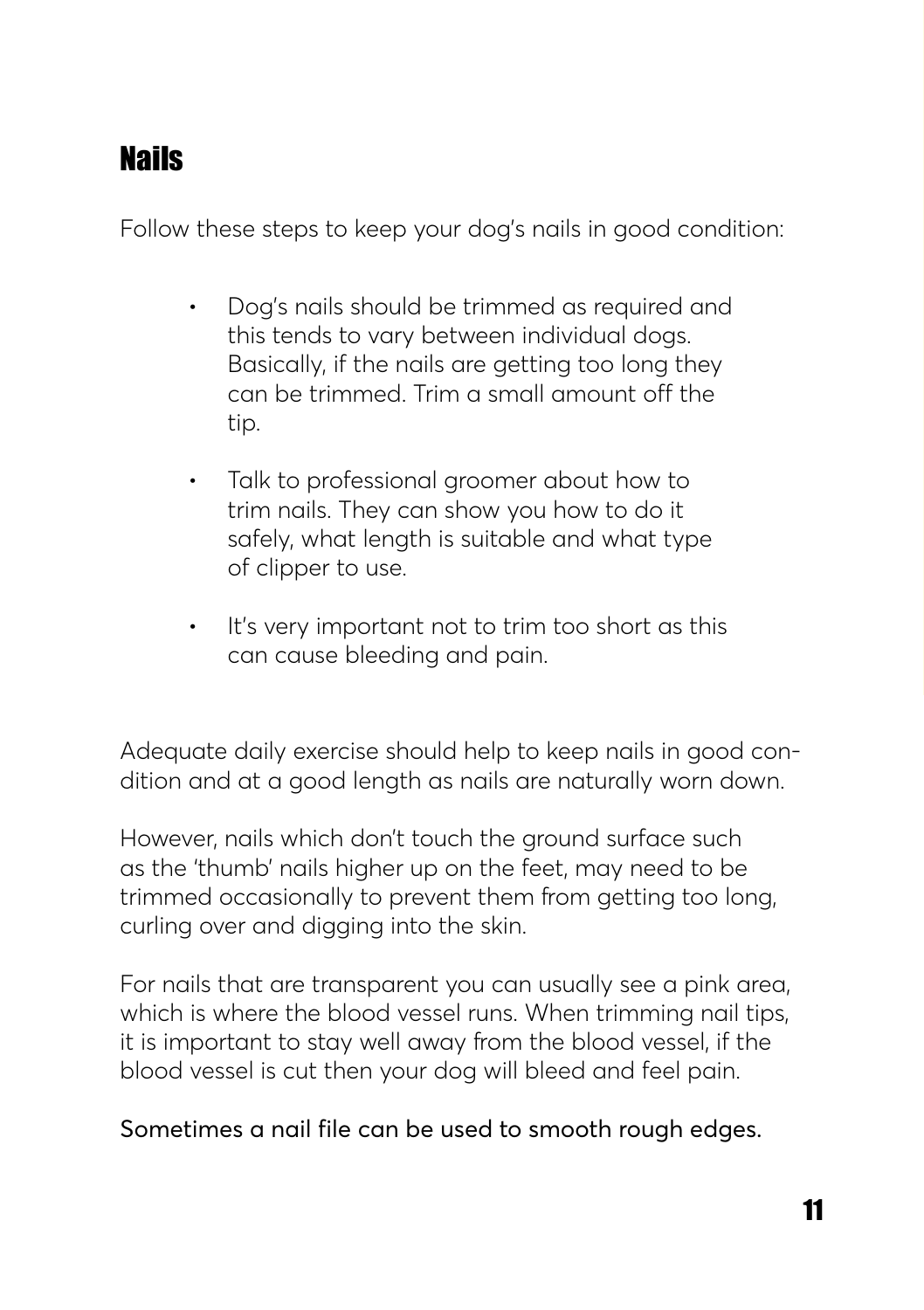# **Eyes**

Follow these steps to keep your dog's eyes in good condition:

Healthy eyes generally appear clear and bright and they are usually symmetrical (including symmetrical pupils). Squinting or holding an eye closed also often signals an eye problem.

> • Hair around the eye area that is obscuring vision to help prevent irritation should be trimmed. Blunt-nosed safety scissors should be used, always pointing them away from the eyes and taking extra care not to touch the eyes.

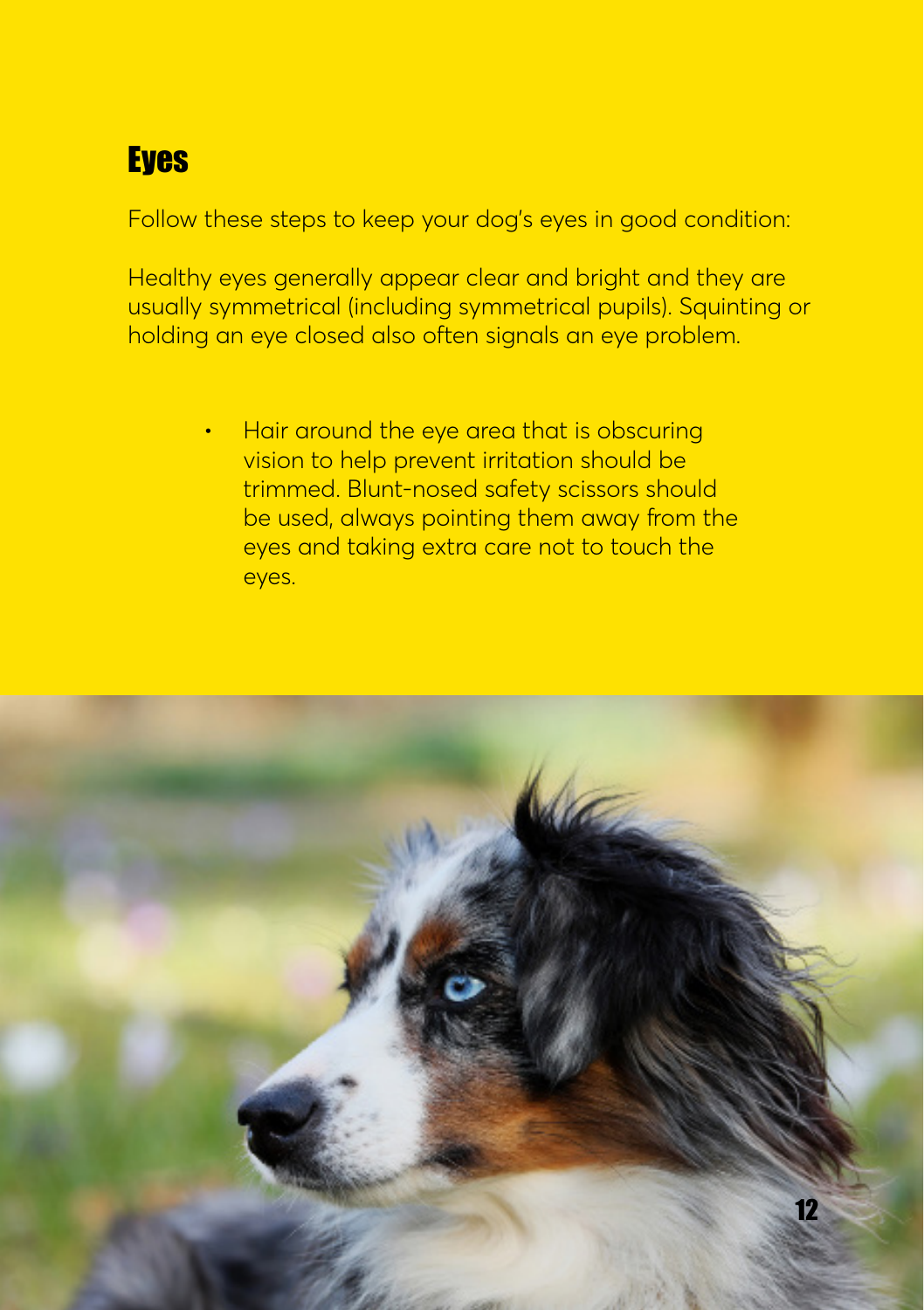# **Ears**

Here are some tips for ensuring your dog's ears are healthy:

Signs of ear problems can include head shaking, ear discharge, ear scratching, rubbing ears along the floor or furniture, redness/swelling around the ear opening; sensitivity around the head area; a head tilt and an unpleasant odour.

- Vets usually do a routine ear check using an otoscope when doing annual health checkups. If they see an issue they may prescribe medicated ear drops or ear cleaner.
- If your dog is not showing any signs of an ear problem then for most dogs it is best to leave their ears alone. This is because putting ear products into healthy ears can potentially cause a problem.
- If your dog has long, droopy ears that hang over their ear openings, skin allergies or recurrent ear infections, monitor them regularly for any signs of an ear problem and follow your vets advice.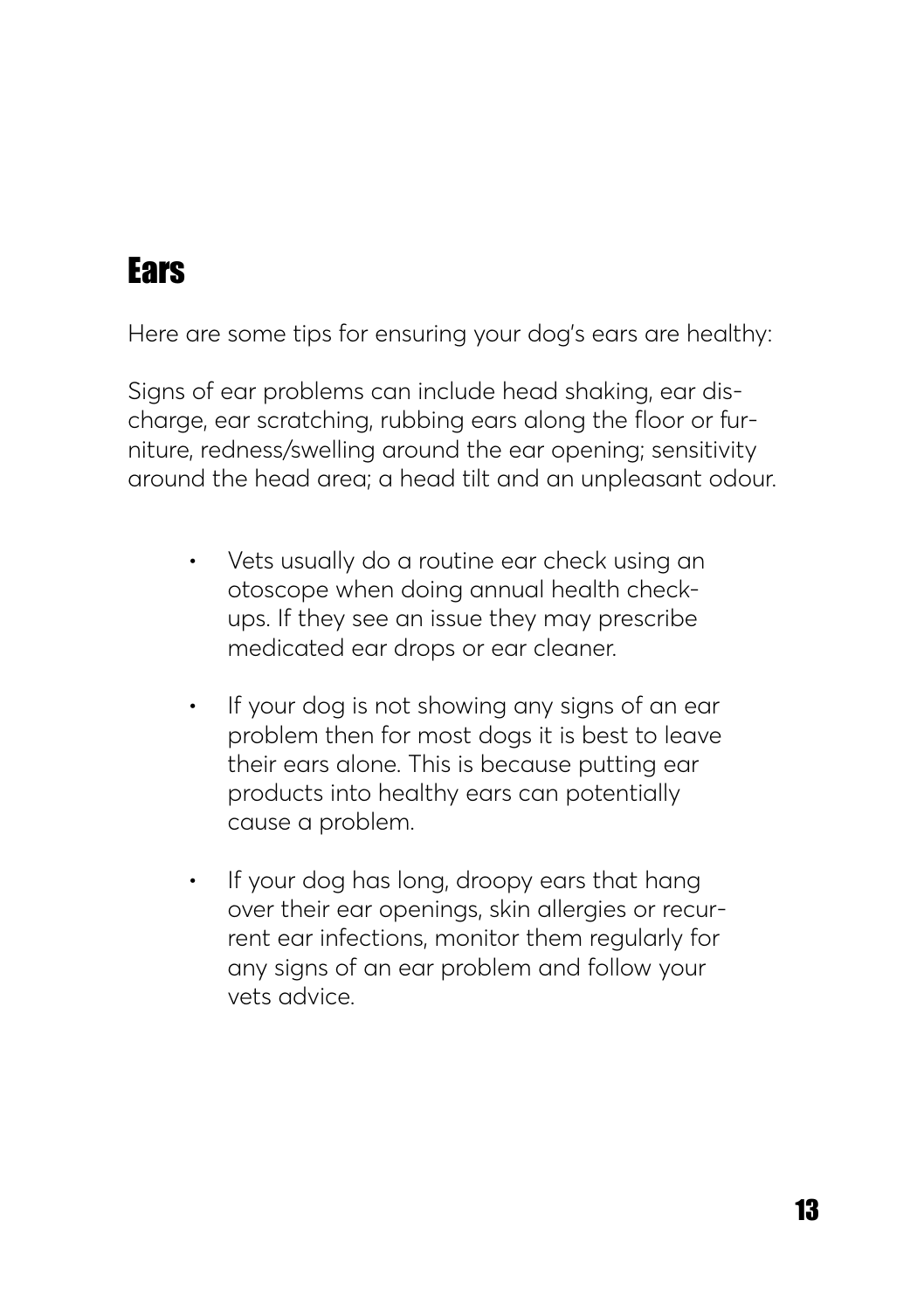

#### **Teeth**

Here are some tips for ensuring your dog's teeth are healthy:

- Chewing is a basic and natural behaviour for dogs and they need regularopportunities to chew on appropriate items.
- Chewing also helps to keep teeth and gums healthy. Providing safe chew items throughout the day will help this.
- Safe chew items include dog chew toys and dental chews.
- You may also offer a raw meaty bone once or twice a week. Remember, bones must be raw and human-grade.